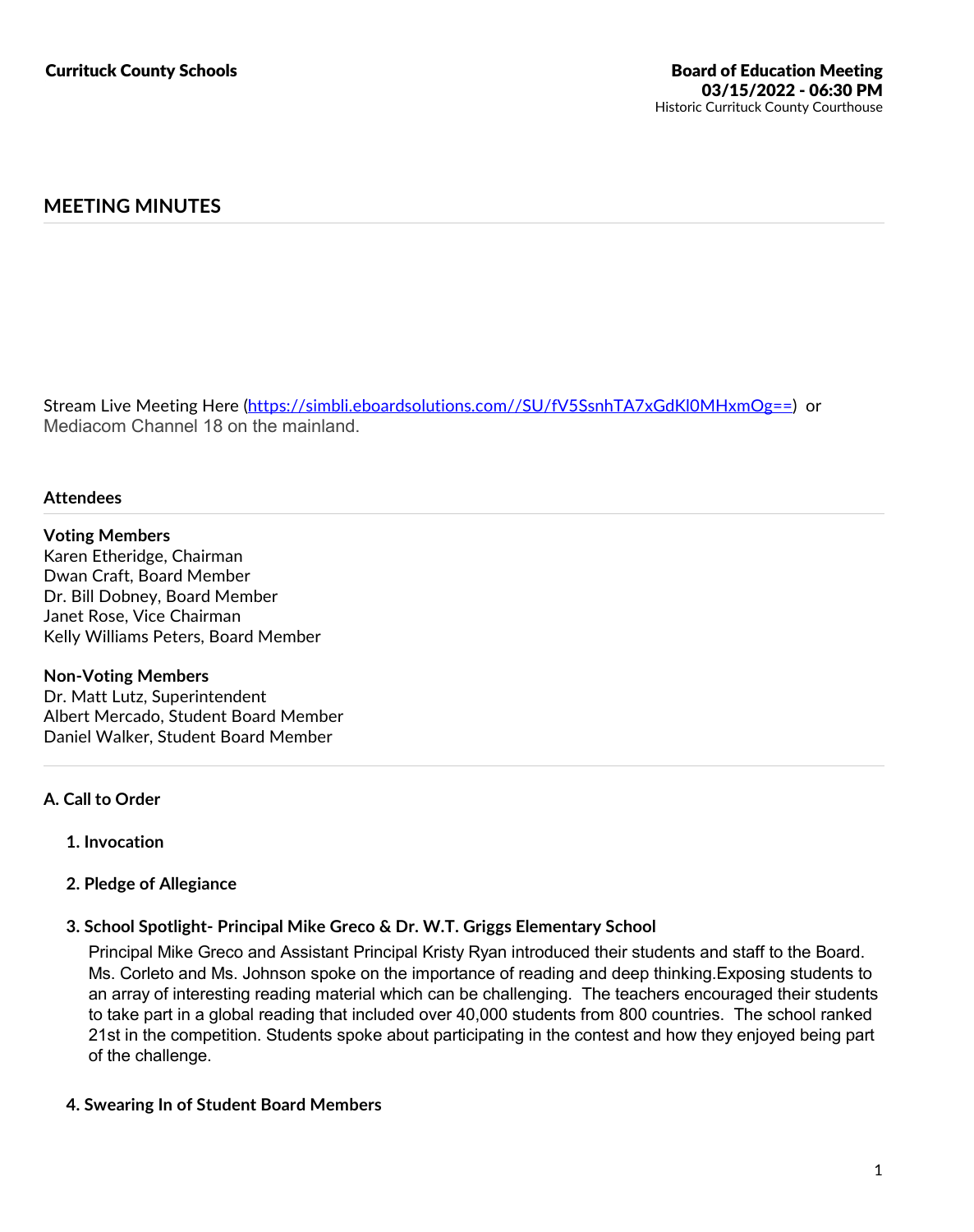Ray Matusko, Currituck County Clerk of Superior Court, swore in Scarlett Stalets and Sofia Oshier. The newly sworn in students took their seats on the board.

## **B. Public Comment Session**

Renee Dowdy, Assistant Superintendent, thanked Baba's Pizzeria in Chesapeake for a donation to the district's EC-PreK programs.

## **C. Approval of Agenda (Action)**

The Budget Amendments listed in the Consent Agenda were explained.

Motion made by: Dr. Bill Dobney Motion seconded by: Dwan Craft Voting: Unanimously Approved

## **D. Transportation Update & Recognition**

Jimmy Calvert, Transportation Director, showcased his drivers and support staff. The department has seen many changes over the years. The department has seen many changes to the department over the years. The department has drivers that just recently started to drivers dedicating over 45 years of service. Mr. Calvert presented gifts of appreciation to Christine Woodley (45 years ) Ella Skinner (45 years) Liz Cody (30 years) and Betty Spain (30 years).

Kelly Peters asked to review the data presented in the PowerPoint. Mr. Calvert said ridership is currently down, but he is seeing a steady increase especially in the northern part of the county. When possible bus routes have been combined to save money. Diesel for the district is currently at \$3.09 per gallon. Mrs. Etheridge shared a personal experience and expressed her gratitude to the drivers for keeping students safe on the road. Dr. Dobney also expressed his appreciation for the bus drivers and what they do for the district.

## **E. Student Board Member Report**

Student Board Members, Daniel Walker and Albert Mercado presented their report on school events, activities and results of student competitions. As the end of the school year near, students are busy with scholarship applications.

### **F. Facilities Update:**

Dr. Lutz presented the monthly construction update. Demolition on the MES cafeteria is complete. Work has started on the underground utilities. The Moyock Middle School project is slightly delayed due to the delay in receiving fencing materials. Request for Qualifications for the new elementary school have been collected and are being reviewed. The County has applied for a \$30 million state facilities grant which would be used for the new elementary school. The grant is not tied to the district's tier funding status which is promising.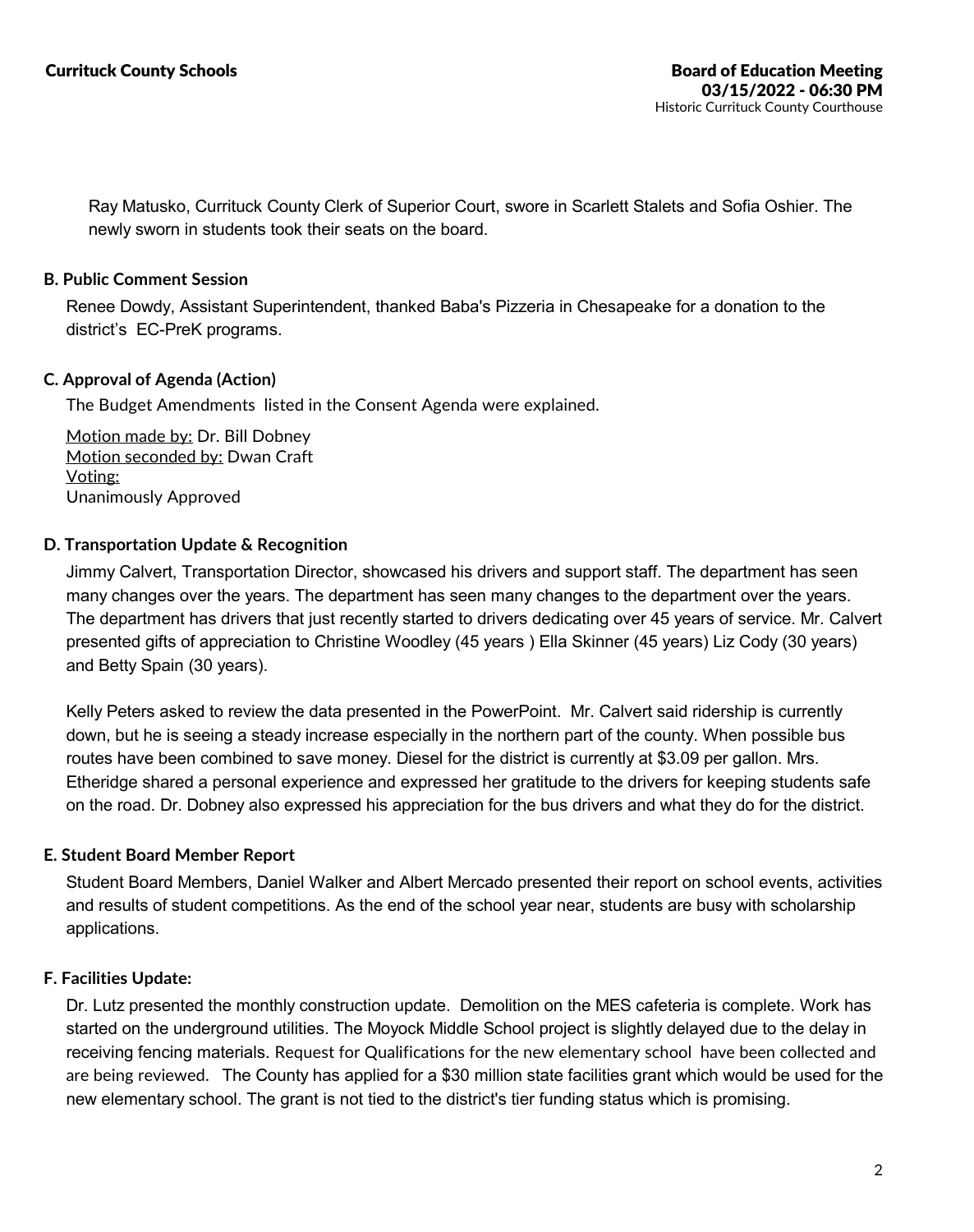## **1. Expansion Projects**

### **2. New Construction**

## **G. Resolution on Career and Technical Education Graduation Track (Action)\_**

Renee Dowdy, Assistant Superintendent, was pleased to announce and advocate for a CTE graduation track. One size does not fit all as far as meeting the educational needs and career goals of all students. The district started promoting the option a few years ago and met with local representatives and State BOE Members. The track would not offer less rigor, but rigor that would apply to the needed skills. The resolution will be introduced to the State BOE as well as other superintendents around the state. Dr. Dobney stated that in 2014 the state offered a separate tract but it was removed as an option. Dr. Dobney presented the resolution.

Chairman Etheridge said the Board had discussed the resolution in depth. She explained that it can be very difficult for students to earn a trade with the current diploma tract. The Board discussed the fact that parents were probably not aware of the diploma options which are offered in other states. The Board discussed the importance ofsharing the information with the community and reaching out to state and local representatives. Student Board Member Daniel Walker said that he has seen students turn around after joining AG programs. He agreed that a different diploma track was needed.

Dr. Dobney explained the difference between what is needed in a trade versus what is being offered in the current graduation track. The current track does not apply.

Motion made by: Janet Rose Motion seconded by: Dwan Craft Voting: Unanimously Approved

### **H. 2022 NCSBA Legislative Committee Nomination (Action)**

Janet Rose was nominated to serve on the NCSBA Committee. The primary task of the committee is to create a NCSBA legislative agenda for consideration and adoption.

Motion made by: Dwan Craft Motion seconded by: Karen Etheridge Voting: Karen Etheridge - Vote Not Recorded Dwan Craft - Vote Not Recorded Dr. Bill Dobney - Vote Not Recorded Janet Rose - Vote Not Recorded Kelly Williams Peters - Vote Not Recorded

## **I. Overnight Field Trips:**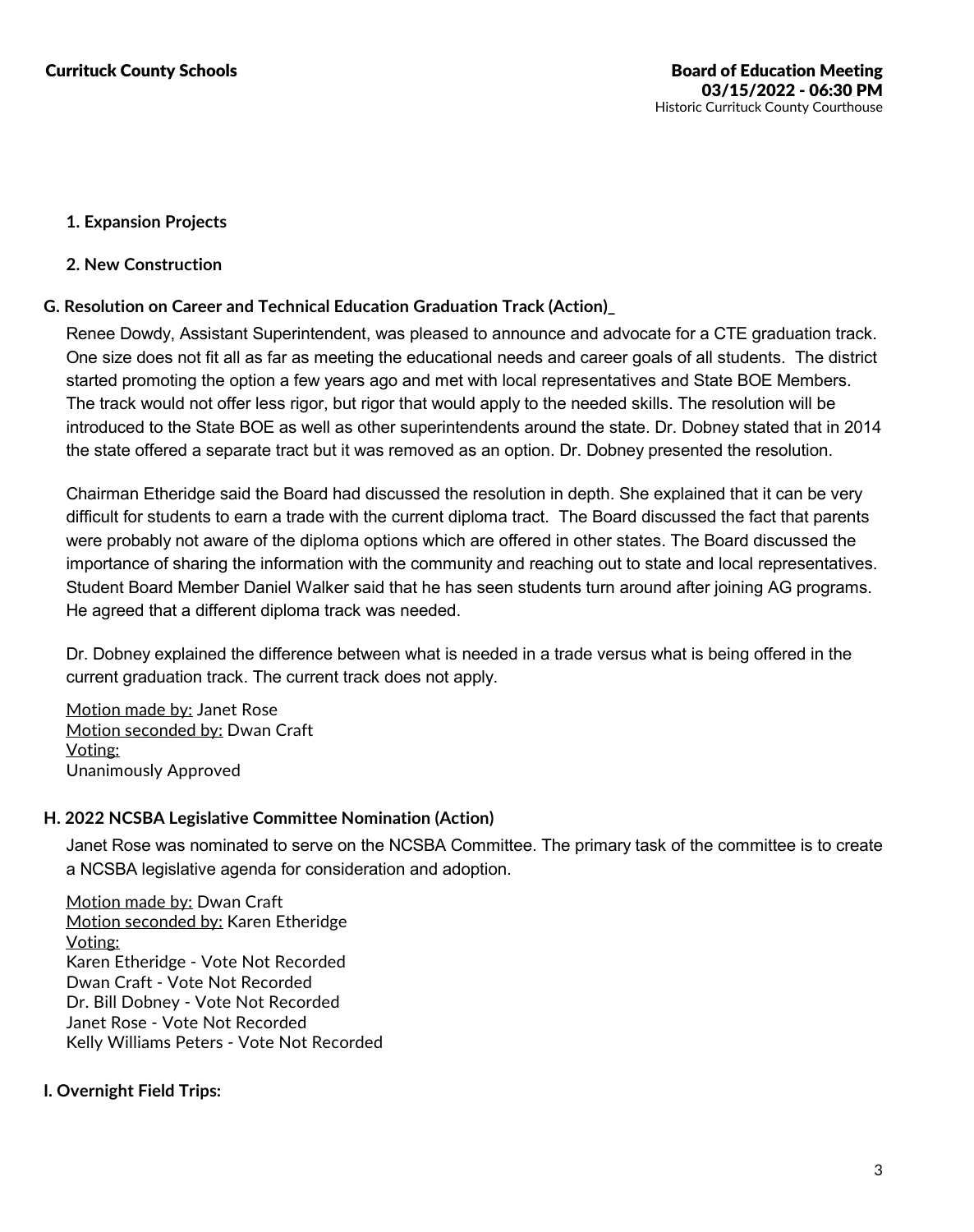- **1. CCHS Regional Wrestling -S. Brunswick NC - 2/11-12, 2022**
- **2. CCHS State Indoor Track -Winston-Salem NC - 2/11-12, 2022**
- **3. CCHS State Wrestling- Greensboro, NC - 2/16-19, 2022**
- **4. MMS District Band - UNC Wilmington, NC- 2/17-19, 2022**
- **5. CCMS District Band-UNC Wilmington, NC - 2/17-19, 2022**
- **6. CCHS District Band- UNC Wilmington, NC - 2/17-19, 2022**
- **7. CCHS Basketball State Playoff- Fayetteville, NC - 2/21-22, 2022**
- **8. CCHS HOSA State Conference- Greensboro, NC - 3/9-12, 2022**
- **9. CCHS FBLA State Leadership Conference -Greensboro, NC - 3/23-26, 2022**
- **10. JP Knapp FBLA State Leadership Conference- Greensboro, NC - 3/23-26, 2022**

### **J. Safe Schools Update**

Virginia Arrington stated that since the last meeting in February, only 39 cases of COVID had been reported. Positive cases and quarantines continue to drop. The motion was made to keep masks optional in the schools and on the buses. Dr. Lutz said approximately 20% of students/staff were wearing masks without any issues.

Motion made by: Dwan Craft Motion seconded by: Janet Rose Voting: Unanimously Approved

### **1. Masks in the Schools (Action)**

### **K. Consent Agenda (Action)**

Dr. Dobney asked that the Board be informed prior to the meeting if an item was going to be removed from the agenda. To clarify, the Budget Amendments were not removed from the Consent Agenda but instead were presented by Finance Officer Susan Mizelle so that details could be provided.

Ms. Mizelle explained the budget amendments which included increases to various programs and K-5 enhancements. The funds given by the County for the instructional coach positions is kept separate. Federal money continues to trickle in late. The increase to the Capital Outlay fund includes the MMS & MES projects. Two local expenditures had an error that was corrected.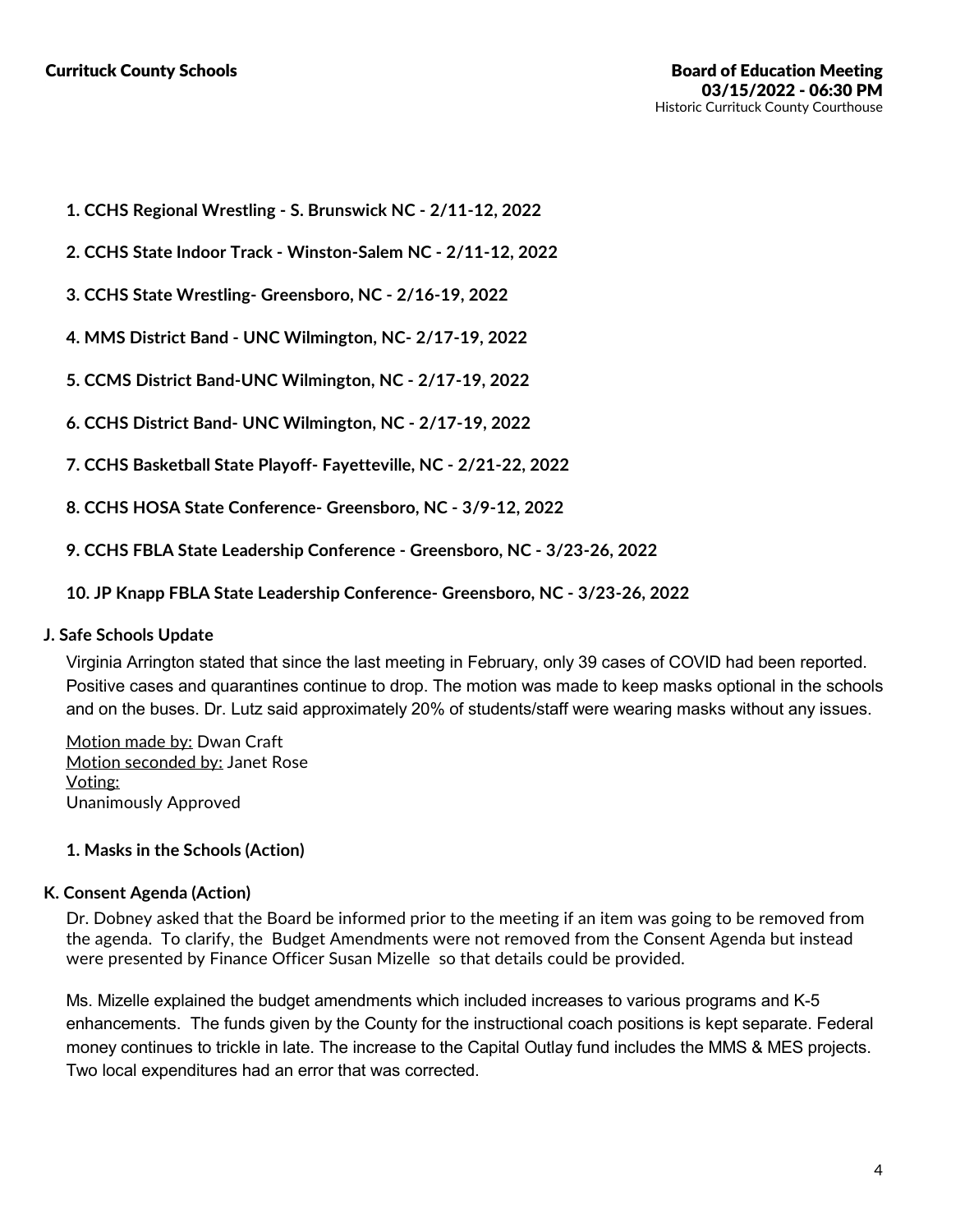Dr. Dobney asked that the public information documents listed on the agenda be provided to student BOE members prior to the meetings.

Motion made by: Dwan Craft Motion seconded by: Janet Rose Voting: Unanimously Approved

- **1. Personnel Report Dated March 15, 2022**
	- **a. Confidential Leave Report March 15, 2022**
- **2. Board Meeting Minutes for February 9, 2022**
- **3. Closed Session Minutes for February 9, 2022**
- **4. Contracts:**
	- **a. NetSource- Promethean Boards**
	- **b. Trafera -Chromebook Purchase -Informational**
- **5. Budget Amendments**
- **6. Banking Reconciliation - Informational**
- **7. Amendment to Superintendent's Contract**
	- **a. Assistant Superintendent Contract Extension**

### **L. Information Items**

- 
- 1. Work Session April 13, 2022- Knapp Professional Learning Center, 4:00 p.m.<br>2. Board of Education Meeting April 13, 2022 Historic Currituck County Courthouse, 6:30 p.m.

### **M. Board Members & Superintendent Comments**

Dr. Dobney asked that thank-you notes be sent to donors. He announced that the drug dog purchased by the district was retiring.

Dawn Craft asked the community to come out and support the FFA plant sale. She had the opportunity to visit several schools.

Kelly Peters congratulated the new BOE students. She was delighted with the student wax museum at JES